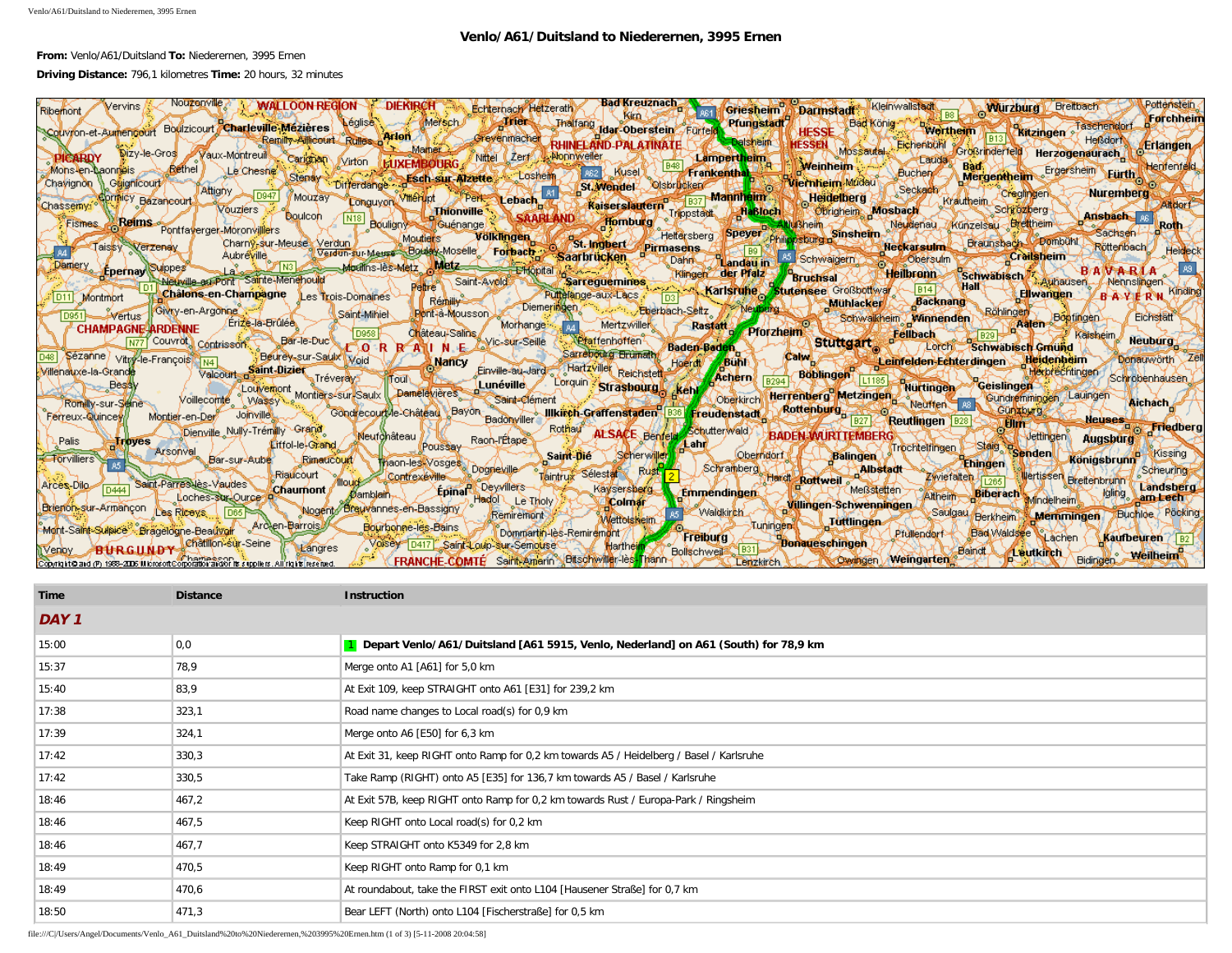| 18:50            | 471,8 | Turn LEFT (North-West) onto Local road(s) for 0.1 km                                                                                             |
|------------------|-------|--------------------------------------------------------------------------------------------------------------------------------------------------|
| 18:51            | 471,9 | Turn RIGHT (North) onto Austraße for 0,1 km                                                                                                      |
| 18:52            | 472,0 | 2 Arrive Austraße 27, 77977 Rust                                                                                                                 |
|                  |       | End of day                                                                                                                                       |
| DAY <sub>2</sub> |       |                                                                                                                                                  |
| 8:00             | 472,0 | Depart Austraße 27, 77977 Rust on Austraße (South-West) for 0,1 km                                                                               |
| 8:00             | 472,2 | Turn LEFT (East) onto Local road(s) for 0,1 km                                                                                                   |
| 8:01             | 472,3 | Turn RIGHT (South) onto L104 [Fischerstraße] for 0,5 km                                                                                          |
| 8:02             | 472,8 | Bear RIGHT (South-West) onto L104 [Hausener Straße] for 0,7 km                                                                                   |
| 8:03             | 473,4 | At roundabout, take the THIRD exit onto Ramp for 0,3 km                                                                                          |
| 8:03             | 473,7 | Keep STRAIGHT onto K5349 for 2,9 km                                                                                                              |
| 8:05             | 476,6 | At roundabout, take the SECOND exit onto Ramp for 0,3 km                                                                                         |
| 8:06             | 476,9 | Merge onto A5 [E35] for 87,3 km                                                                                                                  |
| 8:50             | 564,2 | <b>Entering Switzerland</b>                                                                                                                      |
| 8:50             | 564,2 | *Toll road* Road name changes to A2 [E35] for 43,3 km                                                                                            |
| 9:17             | 607,5 | *Toll road* Merge onto A1 [A2] for 7,8 km                                                                                                        |
| 9:21             | 615,2 | *Toll road* Keep RIGHT onto Ramp [E35] for 110,6 km towards E35 / A2 / Gotthard / Luzern / Reiden                                                |
| 10:28            | 725,8 | At Exit 40, keep RIGHT onto Ramp for 0,8 km towards Autoverlad Furka/Oberalp / Gotthardpass / Göschenen / Andermatt /<br>Furkapass / Oberalppass |
| 10:28            | 726,6 | Keep STRAIGHT onto Local road(s) for 0,2 km                                                                                                      |
| 10:28            | 726,8 | At roundabout, take the SECOND exit onto 2 for 6,4 km                                                                                            |
| 10:34            | 733,2 | Bear RIGHT (South-West) onto 19 [2] for 2,2 km                                                                                                   |
| 10:36            | 735,3 | At roundabout, take the FIRST exit onto 19 [Furkastrasse] for 57,7 km                                                                            |
| 11:27            | 793,0 | At roundabout, take the SECOND exit onto 19 for 0.8 km                                                                                           |
| 11:28            | 793,8 | At roundabout, take the SECOND exit onto 19 [Furkastrasse] for 0.8 km                                                                            |
| 11:28            | 794,6 | Turn LEFT (South-East) onto Local road(s) for 0,4 km                                                                                             |
| 11:29            | 795,1 | Road name changes to Zbrigg for 0,5 km                                                                                                           |
| 11:30            | 795,6 | Road name changes to Niederernen for 0,6 km                                                                                                      |
| 11:32            | 796,1 | 3 Arrive Niederernen, 3995 Ernen                                                                                                                 |